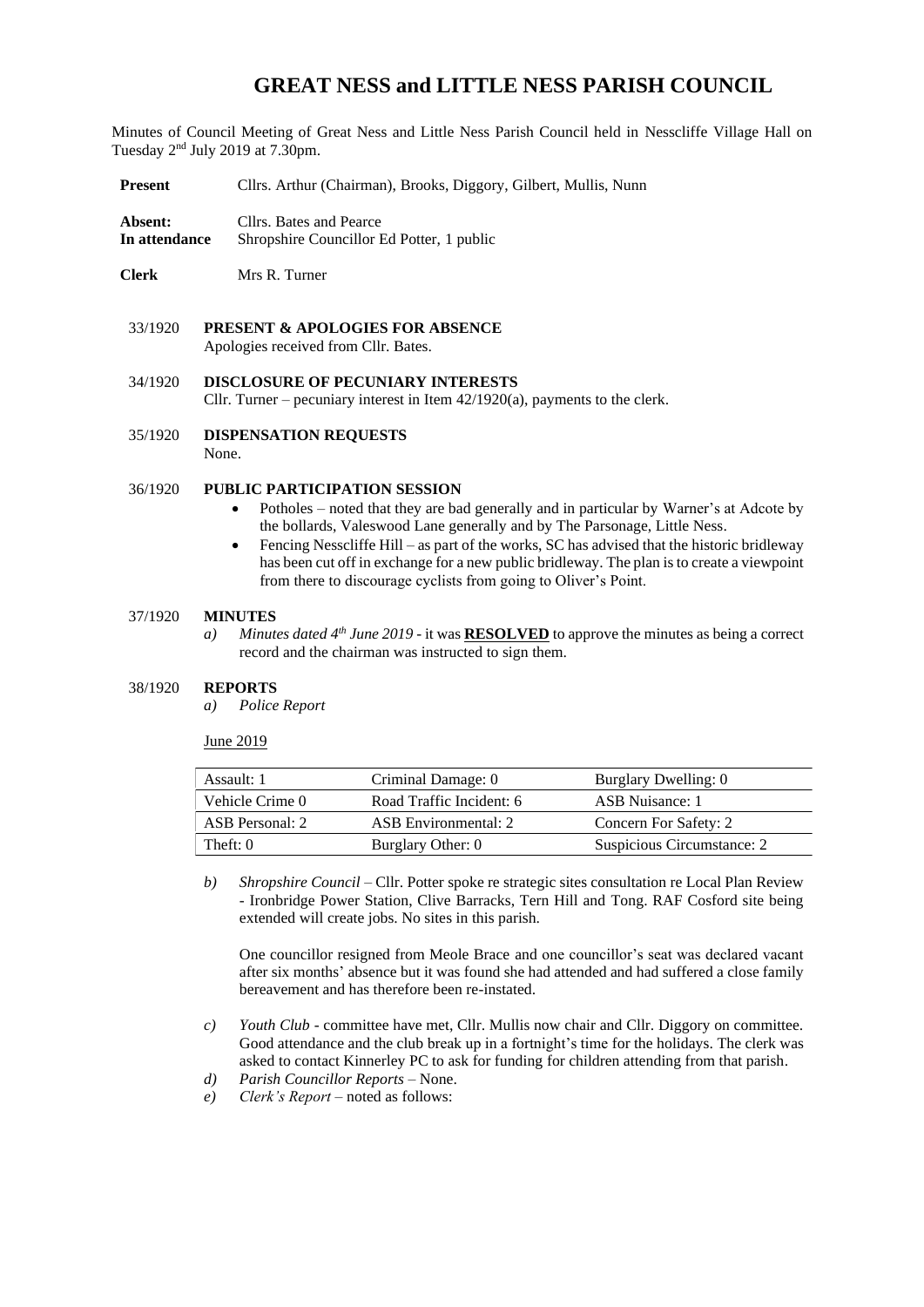| <b>Issue</b>                              | <b>Date</b> | <b>Update</b>                                                                                                                                                                                                                                                                                                                                                                                                                                                                                                                                                                                                                                                                                                                       |  |
|-------------------------------------------|-------------|-------------------------------------------------------------------------------------------------------------------------------------------------------------------------------------------------------------------------------------------------------------------------------------------------------------------------------------------------------------------------------------------------------------------------------------------------------------------------------------------------------------------------------------------------------------------------------------------------------------------------------------------------------------------------------------------------------------------------------------|--|
|                                           |             | It is looking likely that Adcote Bridge repair works<br>will start soon. There has been some requests by<br>residents for the rights of way to be re-routed as<br>they currently pass through some gardens etc. SC<br>have advised as follows:                                                                                                                                                                                                                                                                                                                                                                                                                                                                                      |  |
|                                           | Ongoing     | Dear Rebecca                                                                                                                                                                                                                                                                                                                                                                                                                                                                                                                                                                                                                                                                                                                        |  |
|                                           |             | Thank you for your email.                                                                                                                                                                                                                                                                                                                                                                                                                                                                                                                                                                                                                                                                                                           |  |
| Adcote Bridge                             |             | I can confirm that any works will be undertaken on<br>the legal definitive lines of the bridleways in this<br>location. At present the proposals are to repair<br>the bridge and to reinstate the ford.                                                                                                                                                                                                                                                                                                                                                                                                                                                                                                                             |  |
|                                           |             | There are no proposals whatsoever to put a bridge<br>over the unclassified County Road At Flanders<br>Ford.                                                                                                                                                                                                                                                                                                                                                                                                                                                                                                                                                                                                                         |  |
|                                           |             | I apologise for the delay in informing all parties<br>but there has been a change in the engineer<br>dealing with the plans thus I am awaiting the final<br>versions before this can be done.                                                                                                                                                                                                                                                                                                                                                                                                                                                                                                                                       |  |
|                                           |             | Regards                                                                                                                                                                                                                                                                                                                                                                                                                                                                                                                                                                                                                                                                                                                             |  |
|                                           |             | Shona                                                                                                                                                                                                                                                                                                                                                                                                                                                                                                                                                                                                                                                                                                                               |  |
| Potholes & footpath<br><b>Little Ness</b> | Ongoing     | Assessed by SC Highways and repairs ordered                                                                                                                                                                                                                                                                                                                                                                                                                                                                                                                                                                                                                                                                                         |  |
| Potholes                                  | Ongoing     | Valeswood Lane on corners and where water main<br>installed, Milford Bank, drain outside 51 The<br>Crescent, The Oaks car park, between Felton<br>Butler Manor and Felton Butler roundabout.<br>Reported.                                                                                                                                                                                                                                                                                                                                                                                                                                                                                                                           |  |
| Street lights out by<br>The Crescent      | Ongoing     | Faulty columns reported online to SC                                                                                                                                                                                                                                                                                                                                                                                                                                                                                                                                                                                                                                                                                                |  |
|                                           |             | See email from Kate Nore, Footpaths Officer                                                                                                                                                                                                                                                                                                                                                                                                                                                                                                                                                                                                                                                                                         |  |
|                                           |             | Hi Rebecca                                                                                                                                                                                                                                                                                                                                                                                                                                                                                                                                                                                                                                                                                                                          |  |
| Footpath opposite<br>The Crescent         | Ongoing     | I have been out this morning to look at the<br>situation. There free passage for walkers through<br>the site to a kissing gate which appears to be well<br>used which I am happy with, however should the<br>Parish Council want I can approach the developer<br>about temporary closing the route again but this<br>will mean that users will not be allowed any access<br>through the site until the end of the closure<br>period. I would appreciate the Parish Councils<br>thoughts on this.<br>With regards to the dropped kerb I am afraid that<br>Outdoor Partnerships don't have jurisdiction over<br>highway verges, you will need to contact Mark<br>Wooton in the Highways Department to discuss<br>this matter further. |  |
|                                           |             | Kind regards                                                                                                                                                                                                                                                                                                                                                                                                                                                                                                                                                                                                                                                                                                                        |  |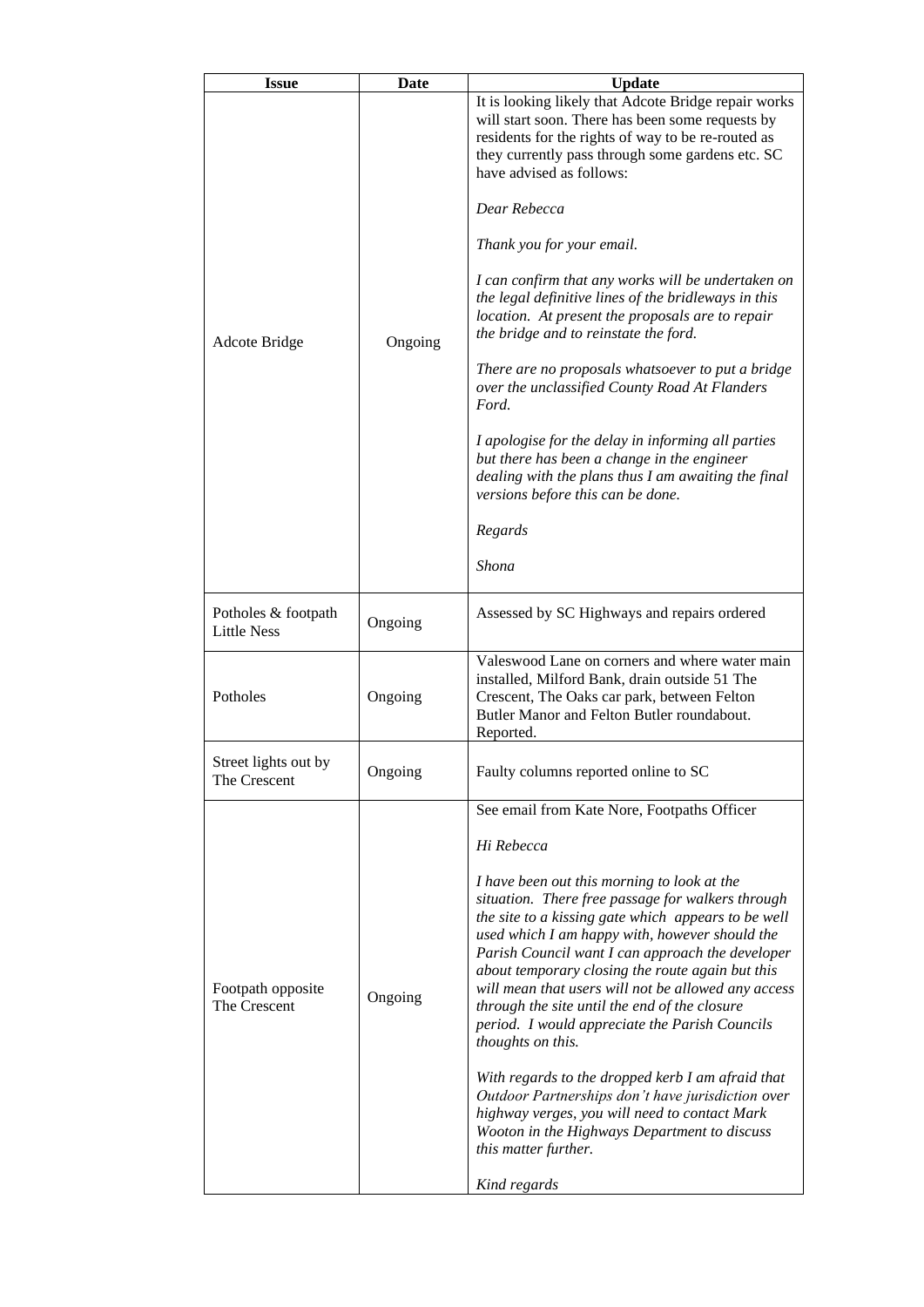|                                                   |          | Kate Nore                                                                                                                                                                                                  |
|---------------------------------------------------|----------|------------------------------------------------------------------------------------------------------------------------------------------------------------------------------------------------------------|
| Soil on old A5<br>opposite Phase 2<br>development | May 2019 | Reported to SC Highways.                                                                                                                                                                                   |
| Defibrillator at<br>Wilcott army camp             | May 2019 | Graham Taylor is quoting to make a steel post for<br>the cabinet to be sited on outside the camp fence.<br>Will need permission from SC Highways and<br>confirmation that camp will run electricity to it. |
| RoSPA inspections                                 | May 2019 | SC bill calculated wrong as based on fortnightly<br>checks and the PC ordered monthly-response<br>awaited                                                                                                  |

## 39/1920 **PLANNING NOTIFICATIONS** – *for information*

- 1) 14/03797/OUT Development Land West Of Oakfield, Nesscliffe, Shrewsbury, Shropshire Proposal: Outline application for the erection of 6 No dwellings (to include access) *Awaiting decision*
- 2) 14/05257/FUL Proposed Dwelling Adj. Hopton Farm, Nesscliffe, Shrewsbury, Shropshire Proposal: Erection of a Single Plot Exception (SPE) affordable dwelling and formation of access *Awaiting Decision*
- 3) 17/04621/REM Proposed Residential Development East Of Wilcot Lane, Nesscliffe Proposal: Reserved matters pursuant to Outline permission 14/03259/OUT *Awaiting Decision*
- 4) 17/05070/FUL Agricultural Building North Of Red House Farm, Little Ness, Shrewsbury Proposal: Conversion of and extension to agricultural building to form single dwelling *Awaiting Decision*
- 5) 17/05151/EIA Proposed Poultry Units NW Of North Farm, Felton Butler Proposal: Erection of four poultry rearing buildings, eight feed bins, biomass store and amenity building including landscaping and tree planting. *Awaiting Decision*
- 6) 18/01779/FUL Agricultural Building North Of Red House Farm, Little Ness Proposal: Conversion of agricultural building to form single dwelling *Awaiting Decision*
- 7) 18/03274/REM Proposed Residential Development East Of Mulberry House, Great Ness, Proposal: Approval of reserved matters (access, appearance, landscaping, layout and scale) for 1No dwelling pursuant to planning permission 14/00694/OUT for the erection of two residential dwellings and associated works *Awaiting Decision*
- 8) 18/04033/OUT Kinton Manor, Kinton, Shrewsbury, Shropshire, SY4 1AZ Proposal: Outline application for residential development of five dwellings, creation of vehicular access, driveway and passing places to include access and scale *Awaiting Decision*
- 9) 18/04295/REM Proposed Residential Development East Of Mulberry House (Plot 1), Great Ness, Shropshire Proposal: Approval of reserved matters (access, appearance, landscaping, layout and scale) pursuant to 14/00694/OUT for the erection of one dwelling (Plot 1) *Awaiting Decision*
- 10) 18/04663/OUT Proposed Dwelling South Of Stoneycroft, Valeswood, Little Ness, Shrewsbury, Shropshire, SY4 2LH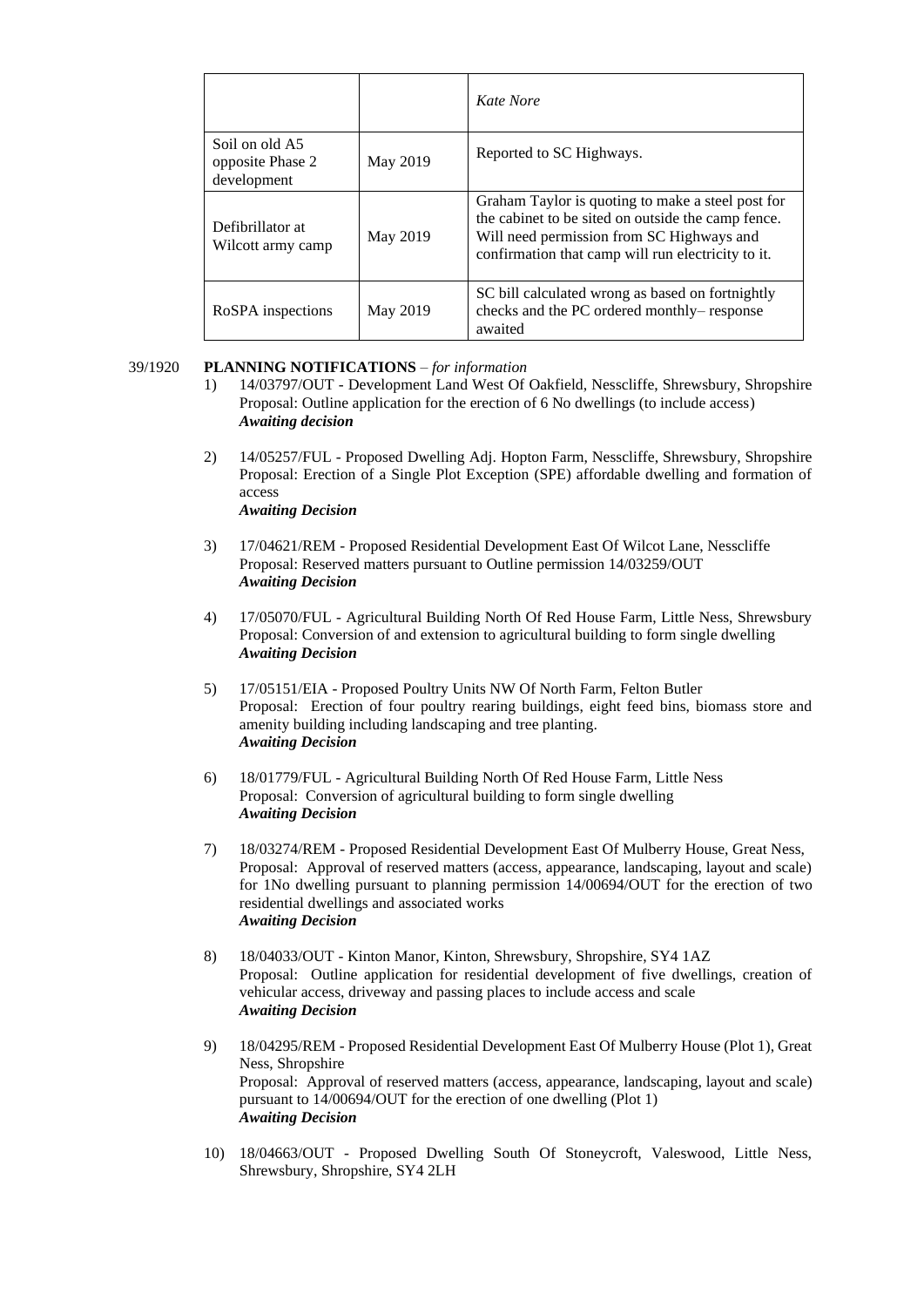Proposal: Outline planning application for the erection of one residential dwelling and all associated works *Awaiting Decision*

- 11) 18/04965/FUL Proposed Crematorium North Of, Nesscliffe, Shrewsbury, Shropshire Proposal: Erection of a new crematorium with associated access, car parking and landscaping *Awaiting Decision*
- 12) 18/05364/OUT Proposed Dwelling West Of 22, Valeswood, Little Ness Proposal: Outline application for the erection of a detached dwelling together with revised vehicular access all other matters to be reserved *Pending Consideration*
- 13) 18/05801/VAR Proposed Earth Sheltered Eco Dwelling At, Hopton, Nesscliffe, Proposal: Variation of condition 2 (approved plans) pursuant of 14/03858/FUL to allow for modifications in siting of the approved garage; and changes to the orientation *Awaiting Decision*
- 14) 18/04176/FUL The Patches, Valeswood Lane, Valeswood, Little Ness, SY4 2LH Proposal: Change of use of land for the purpose of siting 12 lodges for holiday accommodation including one lodge for use as a reception and park warden's accommodation *Awaiting Decision*
- 15) 18/04965/FUL Proposed Crematorium North Of, Nesscliffe, Shrewsbury, Shropshire Proposal: Erection of a new crematorium with associated access, car parking and landscaping *Awaiting Decision – Council to agree attendance at 4th July Central Planning Committee* Comments:

Green Belt in shadow of country park. Needs study has not looked at if this place is best in Shropshire, has just looked at Nesscliffe. Shropshire needs 1.5 crematoria to meet needs of population. 45 minute drive time too large and is it realistic ? Seems to be a pin in a map. Building to peaks of need not average. Cumulative impact of housing and crematorium etc  $-$ SAMDEV overdeveloped. Equivalent to additional 75 homes. Not large employment generator. What is the benefit to the village? Impact on RAF Shawbury and the army camp – running out of satellite landing training facilities. Bridleways Association have had to ask for bridleway signs already due to safety concerns for horses from increased traffic. Will be traffic through village – traffic calming. Unpleasant odour/noise. Alternative field by Felton Butler roundabout – why was it ruled out and hadn't approached Montford estate? As 50mph road people abuse the road which means more speeding, risk of lower concentration from people leaving funerals being upset.

- 16) 19/01463/REM Plot Adj. To No 4 Felton Butler Cottages, Felton Butler Proposal: Reserved Matters application pursuant 14/01327/OUT for the erection of a detached dwelling and garage to include access *Awaiting Decision*
- 17) 19/01305/FUL Proposed Affordable Dwelling To The South Of, Little Ness, Proposal: Erection of a detached dwelling and associated works *Withdrawn*
- 18) 19/01667/FUL The Relm, Alderton, Montford Bridge, Shrewsbury, SY4 1AP Proposal: Erection of single storey extension to rear elevation *Grant Permission*
- 19) 19/01707/FUL NW Of Windy Ridge, Alderton, Montford Bridge Proposal: Conversion of existing dutch barn to 1No. residential dwelling; erection of 3 bay garage *Refused*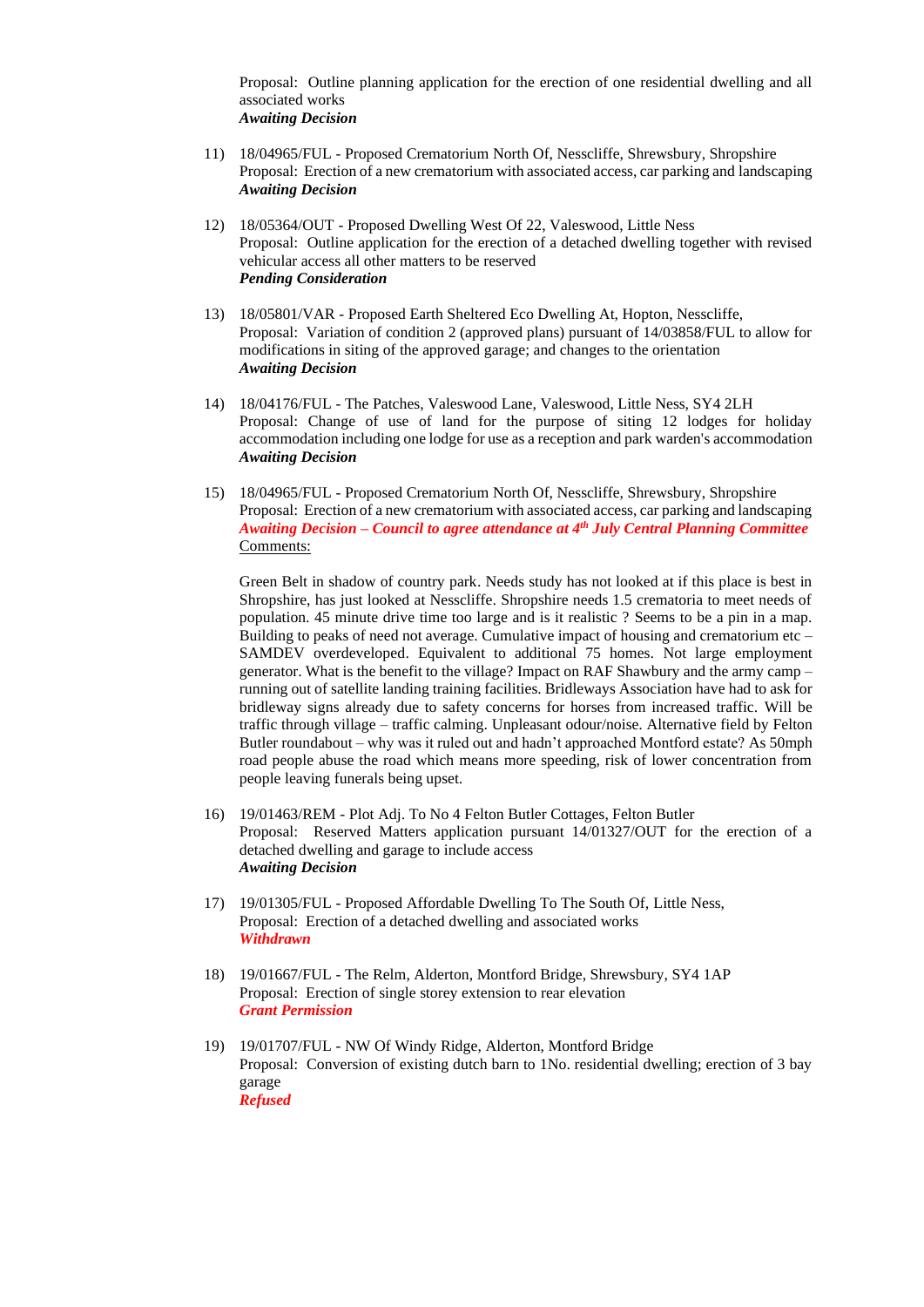- 20) 19/01781/VAR Land Opposite The Crescent, Nesscliffe, Shrewsbury, SY4 1DR Proposal: Variation of Condition No. 2 attached to planning permission 18/04941/FUL dated 26 October 2018 -Substitute Plot 20 with a different house type *Awaiting Decision*
- 21) 19/01822/VAR Land Opposite The Crescent, Nesscliffe, Shrewsbury, SY4 1DR Proposal: Variation of condition No2 (plans) attached to application ref: 18/04941/FUL dated 26/10/2018 to allow for an additional adoptable road on site *Awaiting Decision*
- 22) 19/02202/REM Proposed Dwelling North Of 18, Valeswood, Little Ness, Shropshire Proposal: Reserved matters pursuant to 16/02032/OUT for the erection of a dwelling top include access, appearance, landscaping, layout and scale *Awaiting Decision*
- 23) 18/00130/EIA Land North East Of Kinton Shrewsbury Shropshire Proposal: Erection of four poultry rearing buildings, nine feed bins, an agricultural workers dwelling, landscaping scheme and all associated works *Awaiting Decision – Council to agree attendance at 4th July Planning Committee*
- 24) 19/02339/FUL 45 The Crescent, Nesscliffe, Shrewsbury, SY4 1DF Proposal: Erection of two-storey side extension *Pending Consideration*

## 40/1920 **PLANNING APPLICATIONS**– **FOR COMMENT**

1) 19/02661/FUL - 4 Darby Close, Nesscliffe, Shropshire, SY4 1DN Proposal: Erection of one dwelling (plot 7 only) Comments: It was **RESOLVED** to object on grounds of highway safety and scale of the proposed dwelling

#### 41/1920 **PARISH MATTERS**

a) *Footpath opposite The Crescent –* Kate Nore had advised as follows: *"I have been out this morning to look at the situation. There free passage for walkers through the site to a kissing gate which appears to be well used which I am happy with, however should the Parish Council want I can approach the developer about temporarily closing the route again but this will mean that users will not be allowed any access through the site until the end of the closure period. I would appreciate the Parish Councils thoughts on this.*

*With regards to the dropped kerb I am afraid that Outdoor Partnerships don't have jurisdiction over highway verges, you will need to contact Mark Wooton in the Highways Department to discuss this matter further."* 

It was agreed to respond to ask for the path to stay open during the works and to request signage warning vehicles of pedestrians.

- *b) Highways maintenance – potholes Little Ness*  It was agreed to invite Steve Davenport to a PC meeting, Cllr. Potter to will take him round the parish prior to the meeting.
- *c) CIL Local – update on bids* the play equipment bid was accepted but other bids turned down. It was agreed to appeal the decisions.
- *d) Place Plan Review –* it was agreed to add the community hub to the projects and correct errors re the other projects.
- *e) Land allocated for allotments at The Crescent development* it was agreed to consult asap on the use of this area of the land via a survey to be distributed to all households. It was also agreed to speak to Berrys.
- *f) Great Ness cemetery* the gate has been fixed. Cllr. Potter said that the cemetery is the most complained about issue for him on a weekly basis. In principle, the PC would consider partfunding cutting of the grass at the cemetery if the local contractor was re-instated.
- *g) Re-siting of defibrillator at army camp* to go by the entrance gate. Clerk to seek permission from highways and liaise with the army camp.
- *h*) *Parish newsletter* it was agreed to circulate an initial welcome newsletter together with a survey re the land use. It was also agreed to develop a parish council logo by holding a logo competition at St Andrew's Primary School and Nesscliffe Youth Club, then getting a graphic designer to turn into a logo.